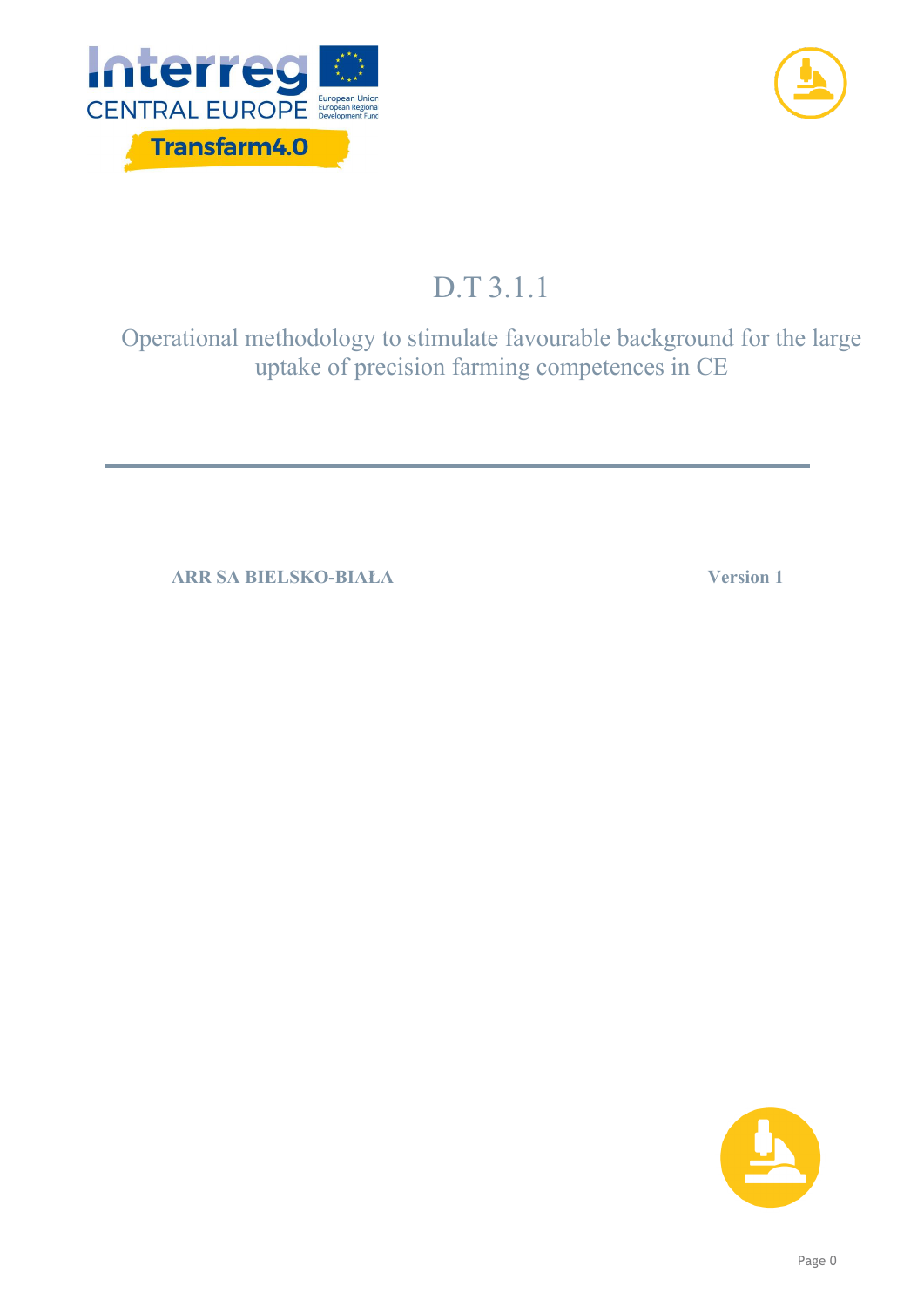



#### **D.T3.1.1**

# **WP3 Operational Methodology to stimulate favourable background for the large uptake of precision farming competences in CE**

In this document we are going to resume the operational methodology of the activities provided in the WP3. Take into consideration that the aim is to spread out the Precision farming (PF) ideas and state of the art and its requirements within the regional policy , educational, industrial, financing and innovation network.

Following the recommendations of the EU development strategy prepared and put into force Regional Innovation Strategies RIS3 with the focus on new technologies implementation taking into account 4th Industrial Revolution widely known as Industry 4.0.

That may be a misleading name which is not only touching industry as a branch, but also agriculture in all its specializations as the most modern IT related technologies are the technology efficiency development driving force.

The Transfarm 4.0 Interreg project deals within the Smart Agrifood field of work. It is structured in different work packages (WP) and its implementation follows this scheme:

- WP1: Benchmarking precision farming potential in each pilot region and delivery of 1 transnational business plan
- WP2: Pilot actions to bring precision farming innovations, designed in a collaborative transnational environment
- WP3: Addressing R&D regional agenda (RIS3) to increase investments & specialisation in precision farming

This methodology document is addressing the  $3<sup>rd</sup>$  Work Package which consist of many actions related to the: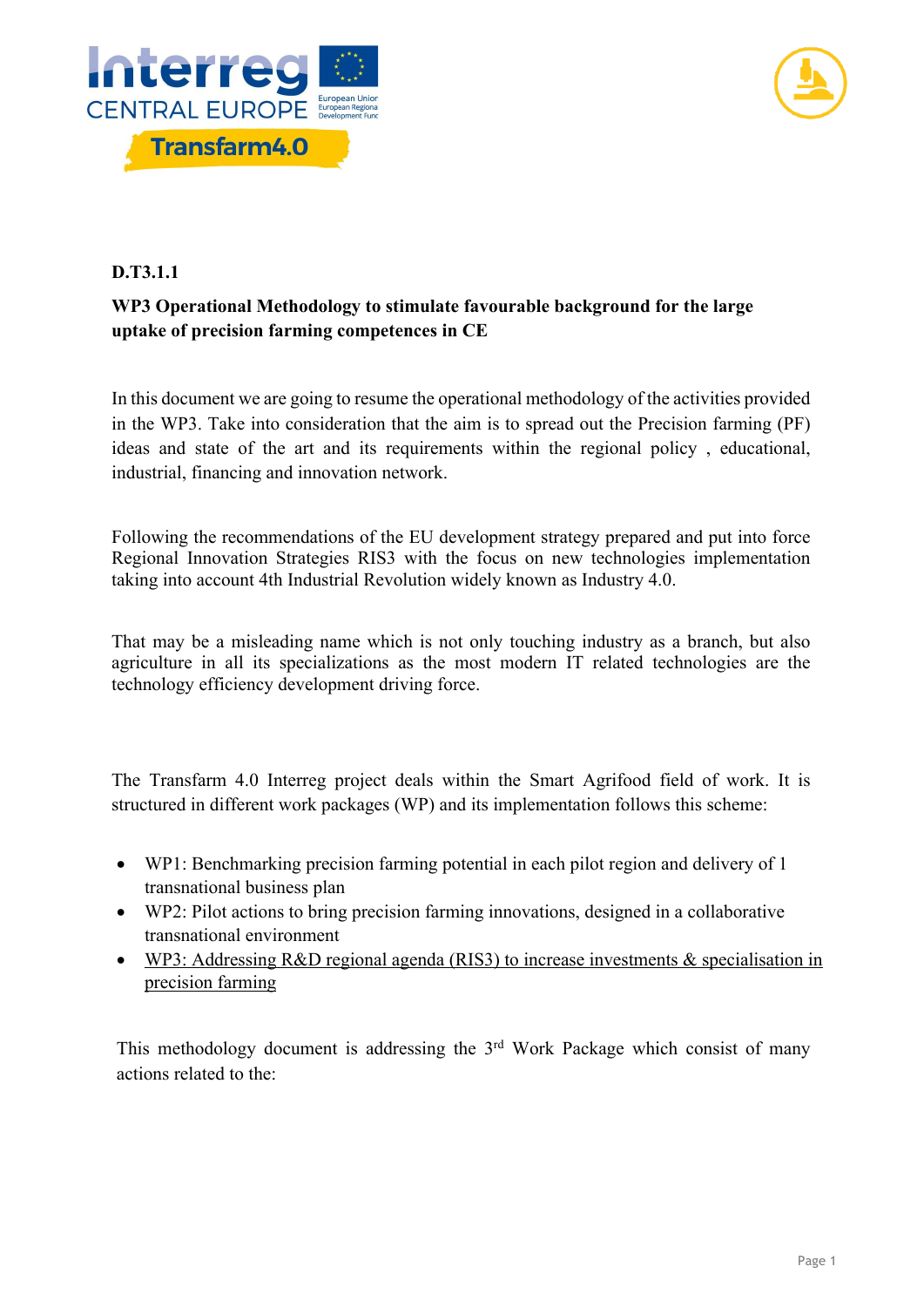



- Activities related to the strengthening regional PF technologies and specializations via S3 regional and local strategies
- Updating regional and local policies and innovation systems by promoting new innovation, educational and management services
- Providing some consultancy and proposals for the identification and setting up of new investment schemes of Precision Farming technologies development and implementation
- Cluster of activities focused on extending of the PF model and establishment of the transferability measures for expansion of the PF idea and cooperation network beyond CE area.

## **The first packages deal with activities related to the strengthening regional PF technologies and specializations via S3 regional and local strategies. Partners activities will be dedicated to the:**

- Consultation with the local and regional S3 managers to discuss new possible supporting schemes for the further development of technical skills update, new educational programs introduction and possible financing sources to implement those. (D.T3.1.3)
- Consultation with regional financing institutions about possibilities of identifications of various available financial resources and their use to impact regional economy via support for the agri sector, PF namely (D.T3.1.4)
- Partners based on WP2 results will elaborate the set of scenarios that PF may implicate or contribute or take from regional industrial sector in the way of setting up the foresight scenario for the 2030 (D.T3.1.2)
- Based on above activities every partner will develop and Regional Action Plan that will identify actions and possible ways of further PF development with regard to the technology, economic importance and regional smart specializations of the future (D.T3.1.5)

**The second package of project activities is dedicated to the preparation of the ground for update of regional and local policies and innovation systems by promoting new innovation, educational and management services. This will be done by:**

• elaboration of the Road Map that will set up regional/local goals of the partner's regions which will include topics and foreseen actions of new possible management services, financing and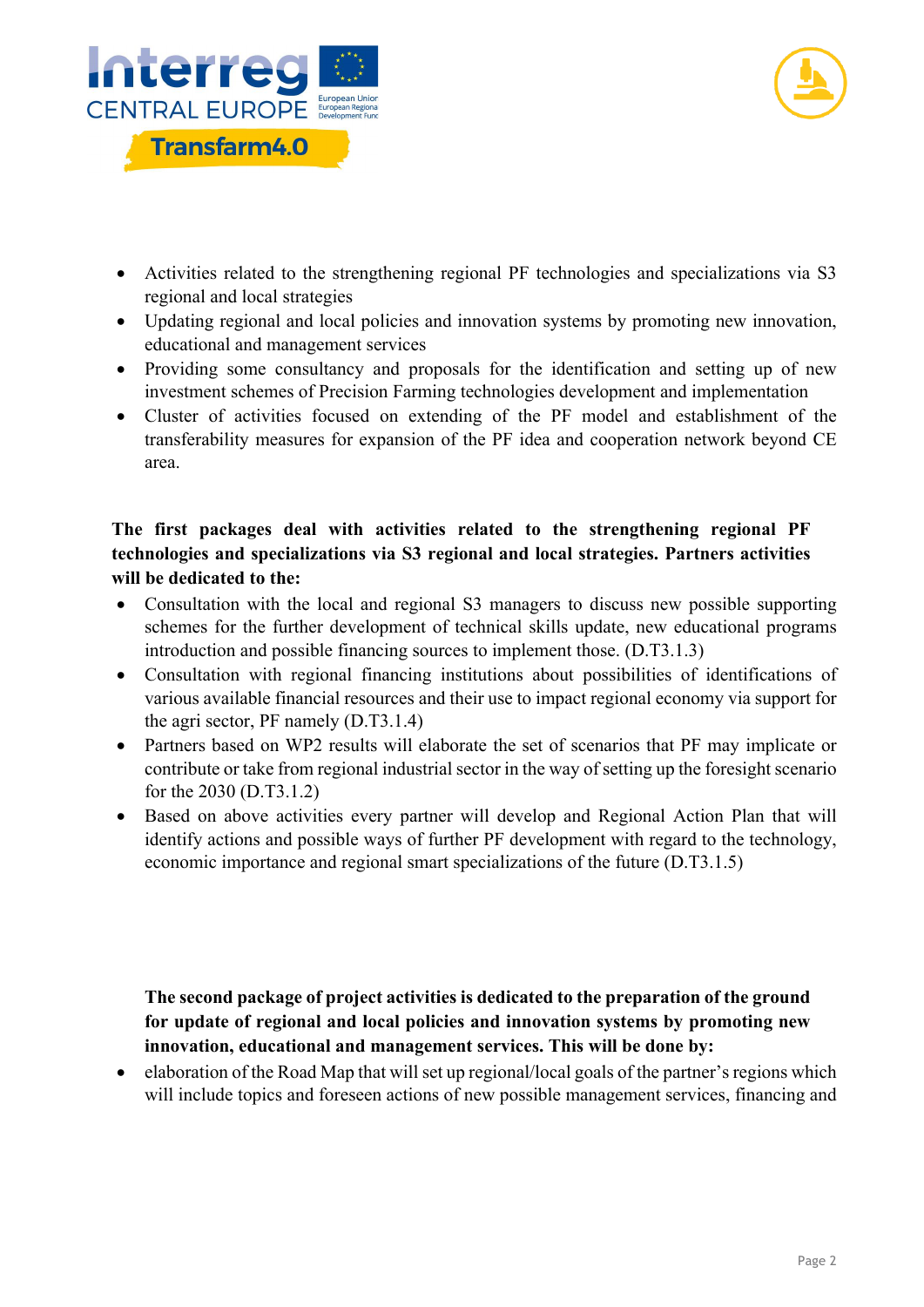



investment strategies and educational programmes for the future development of PF (D.T3.2.1) (D.T3.2.2)

- activities related to the identifications of the skills and capacity gaps existing in the regions and education and consultancy services in the field of innovative IT technologies needed for the development of modern precision farming sector. This will be done via screening of the university students (D.T3.2.6)
- preparation and implementation of the set of activities related to the enhancement of the capacity building potential and professional skills of the PF working professionals (D.T3.2.3) (D.T3.2.4) (D.T3.2.5)

## **Third set of activities will focus on setting up an CE future excellence network in Precise Farming and evaluation of the supporting schemes for the network development and integration throughout Central Europe value chain. Related to the above activities set of actions will include:**

- Package Leader with PP's will analyse the potential risk of the join network undertakings with regard to the valorisation and exploitation of the outcomes and possible obstacles and problems which may arise (D.T3.3.4)
- Partners will analyse the possible governance model for the creation of the specialized network of PF industrial, R&D, clusters and producers with the scope of join project development and products creation (D.T3.3.1), identify with industrial and research partners promising products or technology applications to asses initial capital requirements (D.T3.3.2)
- And finally partners will analyse the option of the transnational network sustainability conditions and requirements for the cross-CE value chain in PF (D.T3.3.3) and set-up the proposed investment scheme for the continuity of transnational cooperation (D.T3.3.5)

## **Finally, the fourth set of actions include a cluster of activities focused on extending of the PF model and establishment of the transferability measures for expansion of the PF idea and cooperation network beyond CE area**.

• This will start wthi the preparation of the trainers for future busines consultancy services (D.T3.4.3)